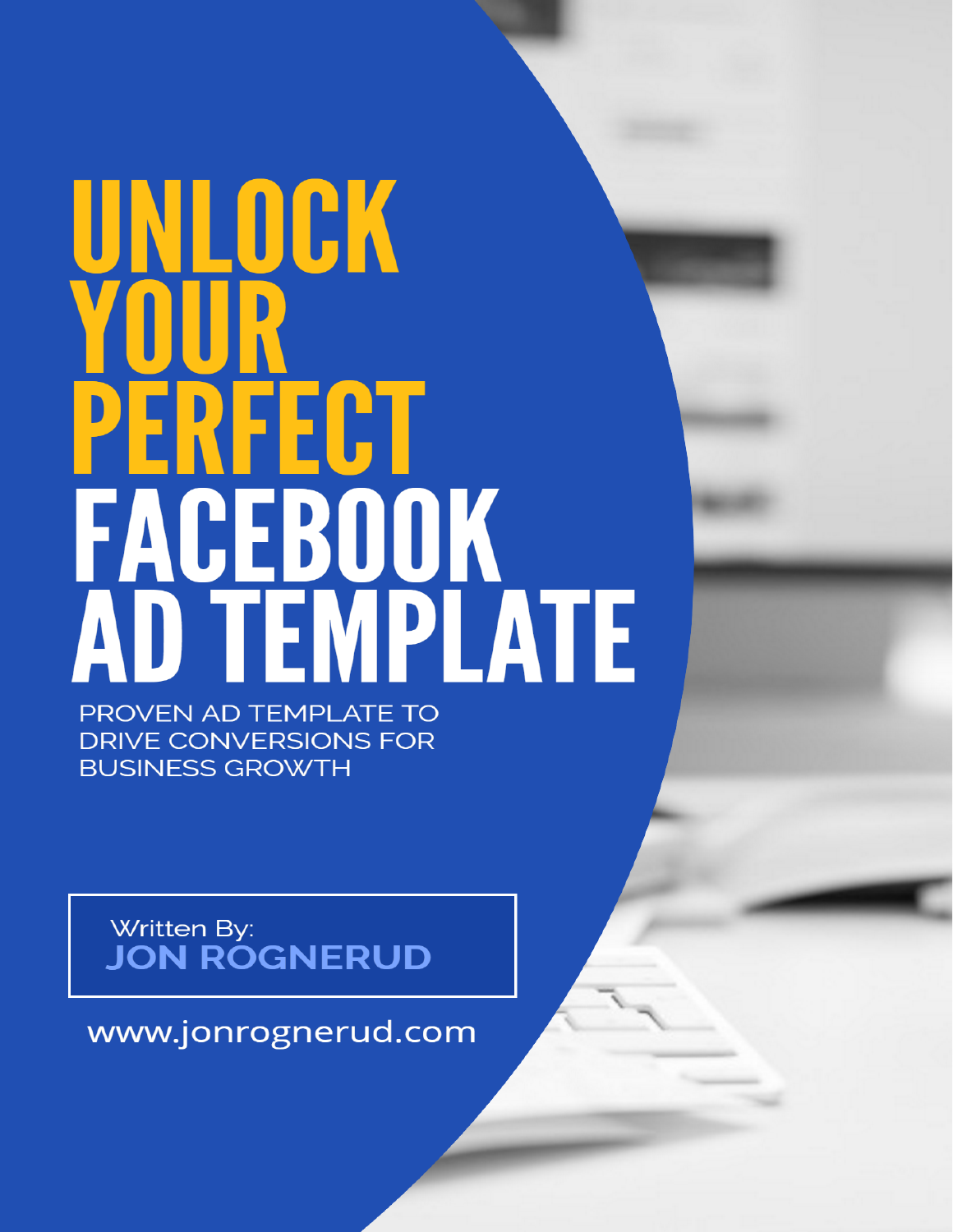#### **QUESTION: WHAT IS A "PERFECT" FACEBOOK AD?**

#### **Answer: The one that receives clicks with the best return on ad spend.**

There is a myth out there that says: *"Ads in Facebook are easy to create – just upload an image or two, add some text about your products and services, and let the system figure out the rest".*

This could not be further from the truth.

Instead, learn how to create Facebook ads that attract the right clicks while also beginning a *relationship* with your audience.

We're not going to cover an entire sales funnel framework in this short guide, but much like a theatre play where the scene opens with a dramatic opener (attention, intrigue), has a middle (story arch) and an end (call to action, close) – these concepts apply to Facebook ads as well.

The formula for successful Facebook ads opens the discussion to much more than a "cute" image and some text.

Since you have downloaded this quick guide to the optimal Facebook ad, it probably means you are still trying to figure this out.

So… I'm going to offer you the 3 steps to ads that attract not only clicks, but draw in the right customer or client.

This ad template is created in such a way that you can use it repeatedly and it works like magic every time.

Your visitors will love it too.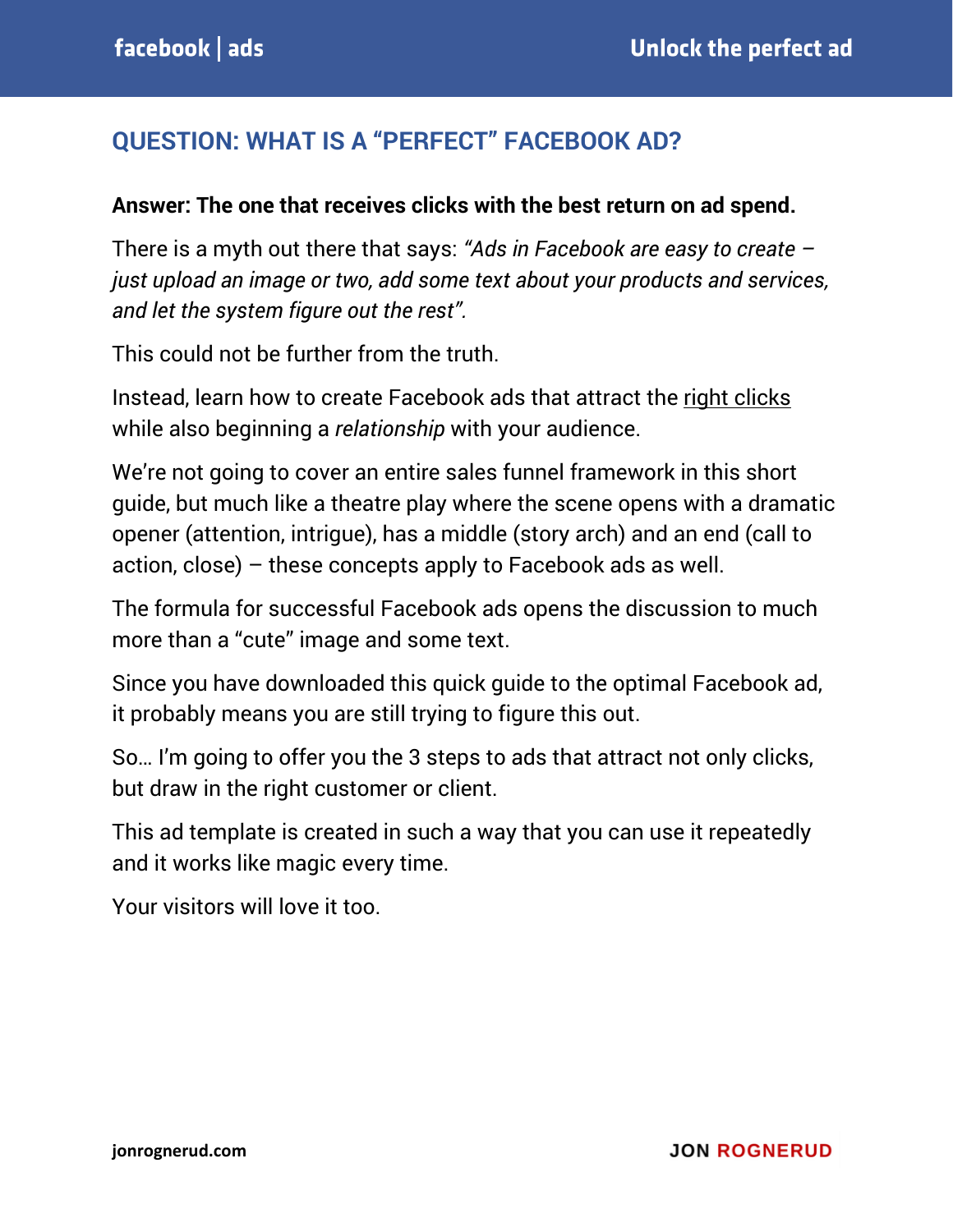#### **WHO AM I?**



**Hello! I'm Jon Rognerud.** I'm a bestselling author and online consultant providing leads, customers and business growth using paid and organic media.

I've been working in online marketing since 2007, when I started an agency focusing on SEO, website design, advertising and sales funnel development.

I've written 3 books on website optimization for Entrepreneur Press.

I love to solve complex online marketing problems for my clients.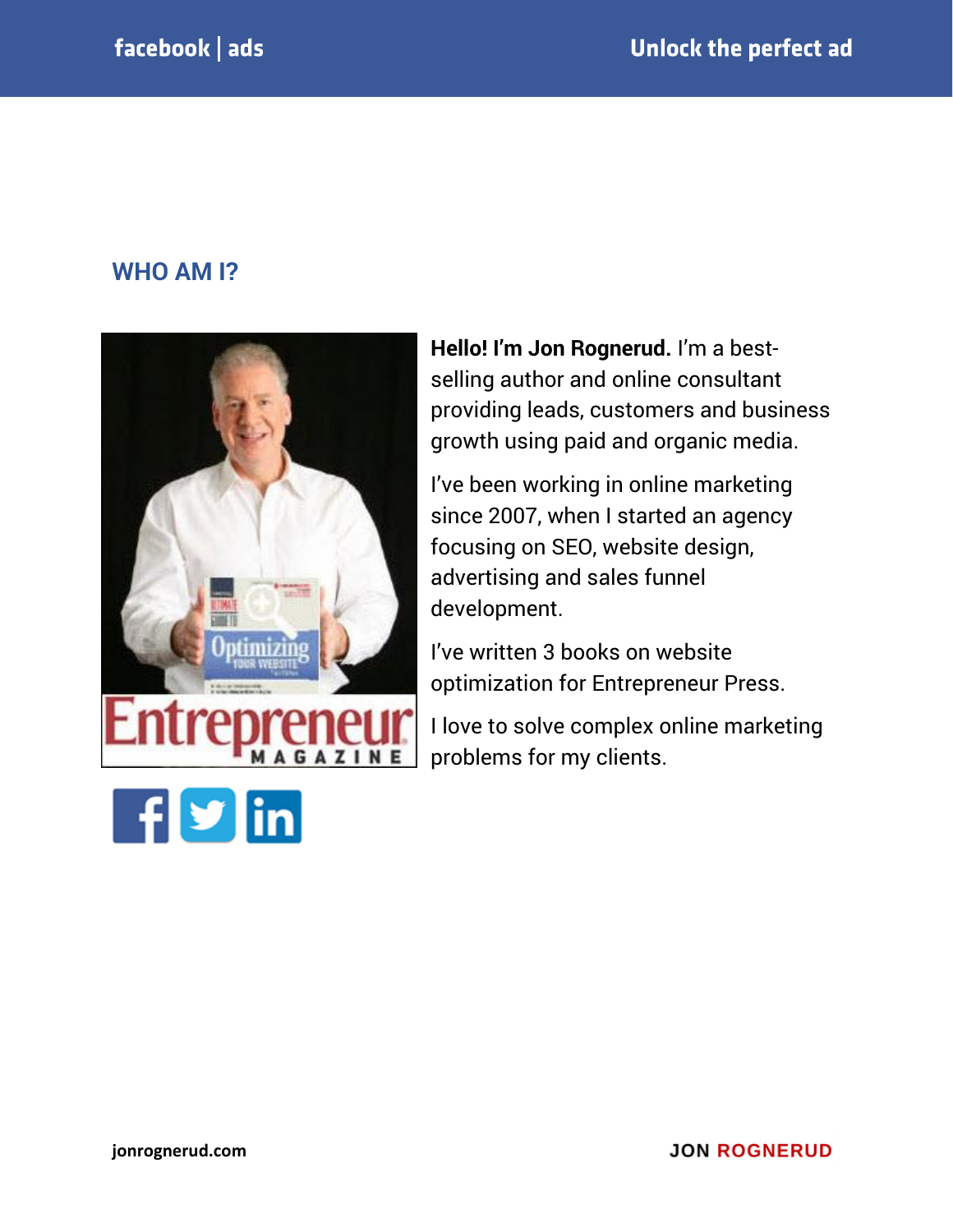

### **UNDERSTAND THE AD LAYOUT AND AD STRUCTURE**

I hope you'll use this quick guide to elevate your Facebook ads and get more customers for your business.

I find that most who come to me want to learn how to write a good ad that draws in clicks, engages and converts.

#### **BASIC ELEMENTS OF THE HIGH TRUST AD FORMAT IN FACEBOOK:**



TIP 2: Always test, and start with images that have little text on them, or none at all.

Here you can see the essential elements highlighted in yellow and with details on size, character length and copy …. explained further below.

#### **jonrognerud.com**

#### **JON ROGNERUD**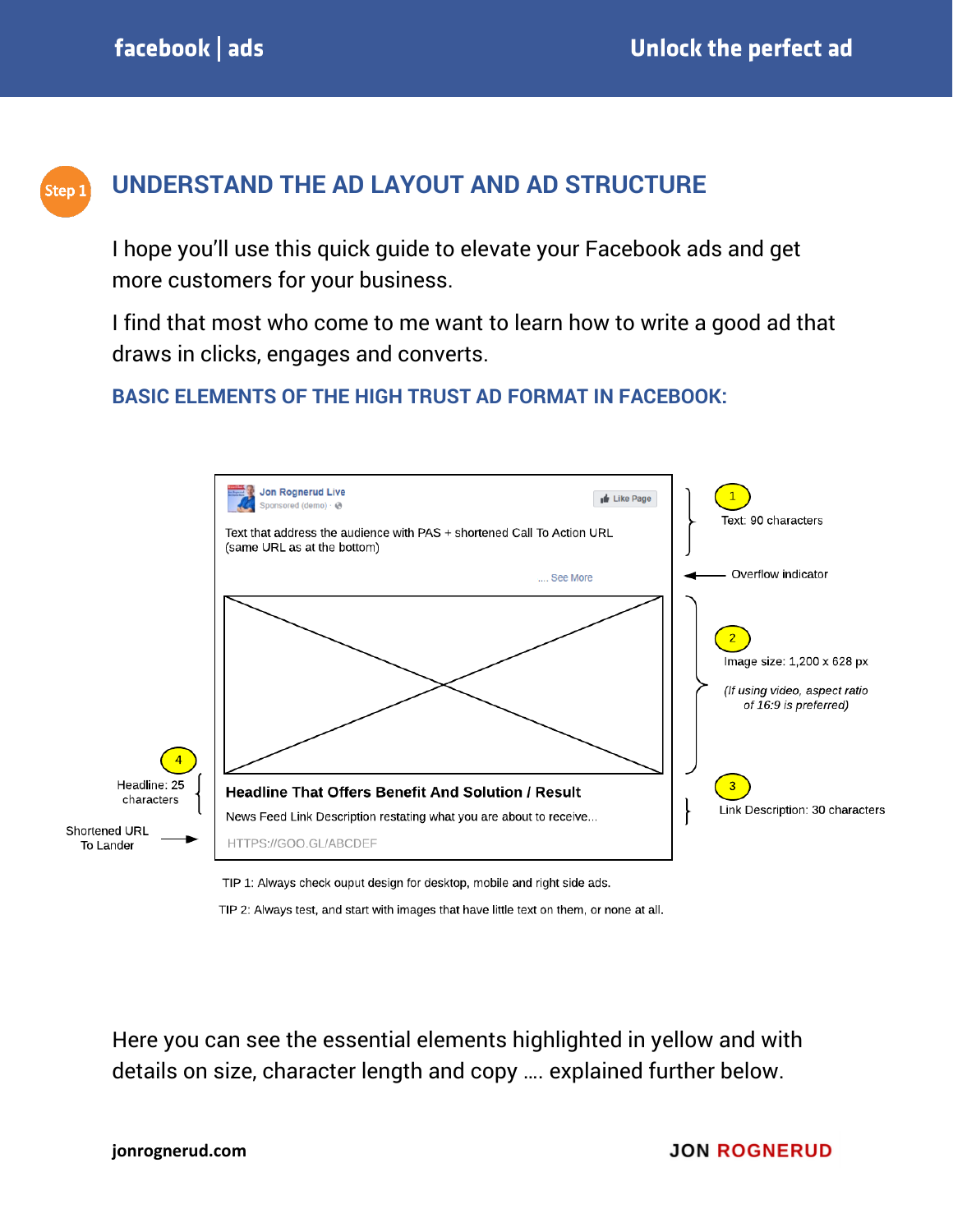Understanding the structure and layout of the ad in Facebook is important.

*(Note: I'm not focusing on video or different ad types. Even though live-stream videos and pre-recorded videos are all the rage on Facebook these days, we're starting at the basic level).*

Implementing the copywriting principles like **PAS** or **AIDA\*** will make your ads stand out and attract the right clicks.

#### **But first – a warning:**

No shiny tool, latest fad, "trick" or flashy ad picture with red borders will make or break an ad. Everything has to be tested, which is something we do in marketing.

Sure, it may work for a short time (a day?), but is not sustainable.

What works and stands the test of time is to do your research and find a close to exact match of **message to market** (your 'perfect' customer).

Understanding your target customer contains the master key!

Walk a mile in their shoes *("I know how you feel")* using words and imagery as if you read his/her mind will make ads and words flow almost naturally.

Finally, the call to action (while asking for the click) provides the solution.

And, what you offer in your solution should be simple, usable (not difficult) and provide quick results.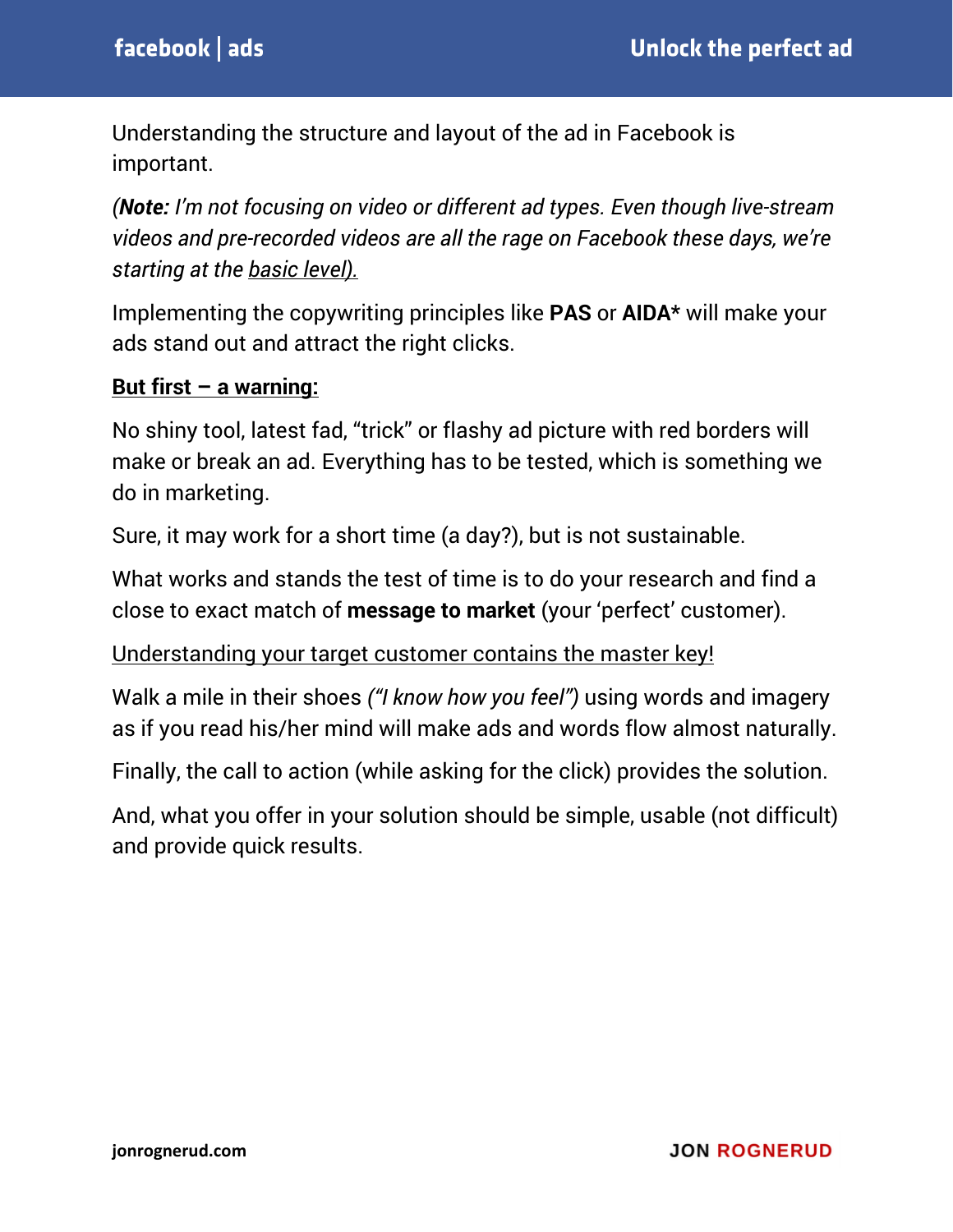#### **PICK THE BEST COPYWRITER'S FORMULA** Step<sub>2</sub>

#### **1) "AIDA"**

#### **It is the best-known copywriting formula.**

American advertising pioneer Elmo Lewis developed the formula around 1900 for designing and writing adverts. *(Yeah, that's a long time ago!)*

The idea behind AIDA is that an advert has to:

- attract the **Attention** of its audience;
- create **Interest** and **Desire**;
- encourage people to take **Action** e.g., request a brochure, download a guide, cheat-sheet, call in to get a discount, etc.

#### **2) "PAS"**

#### **It stands for Problem – Agitate – Solution ("solve")**

A quote from Dan Kennedy explains it best: *"When you understand that people are more likely to act to avoid pain than to get gain, you'll understand how powerful this formula is. It may be the most reliable sales formula ever invented."*

#### **It's simple…**

First you describe a problem, then you agitate by highlighting the emotions that go with the problem, and then you offer your solution.

#### **Which one to use?**

We use the PAS formula and approach most often in our Facebook advertising.

It works so well because the ad and copy calls out the audience, brings up a familiar problem, rubs salt in the wound, and offers the solution.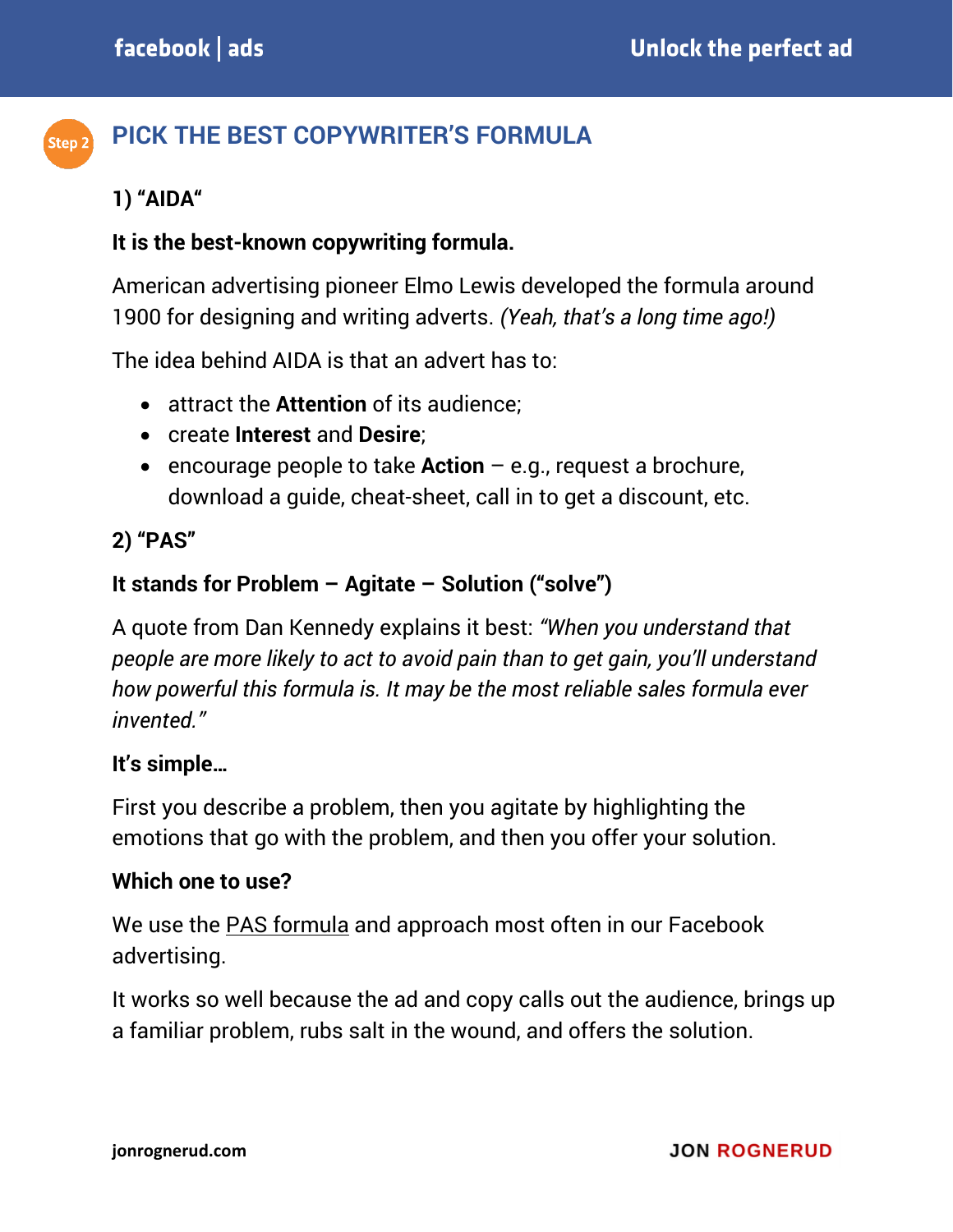Plus, you are instantly seen as an authority when you solve that problem. Your customer magnet (what you offer) begins a relationship of *know, like and trust.*

The congruency of the  $ad +$  the landing page  $+$  the thank you page must be in place for the system to work completely.

#### **PLAN OUT WHERE TO SEND THEM NEXT** Step  $\bar{z}$

Now that you have the right layout and copy for the ad *(steps 1 and 2),* you can point them to your landing page, where you should expect about a 40%-50% take rate.

The entire *"build a Facebook ad that attracts"* model begins with asking a question to the right audience and calling out their problem. Infuse a short example or case study, and how you solved it (a teaser for more to come).

Then present the benefit of clicking the ad (the complete solution).

Learning how to structure and use words that builds a connection in the copy is essential.

#### **Pick up a copy of any of these:**

*Web Copy That Sells by Maria Veloso The Ultimate Sales Letter by Dan Kennedy Advertising Secrets of The Written Word by Joe Sugarman*

# **WAIT! There's More…In The Next 24 Hours:**

My free training class to show hyper-targeting and the *FB Ads Trifecta Framework™.*